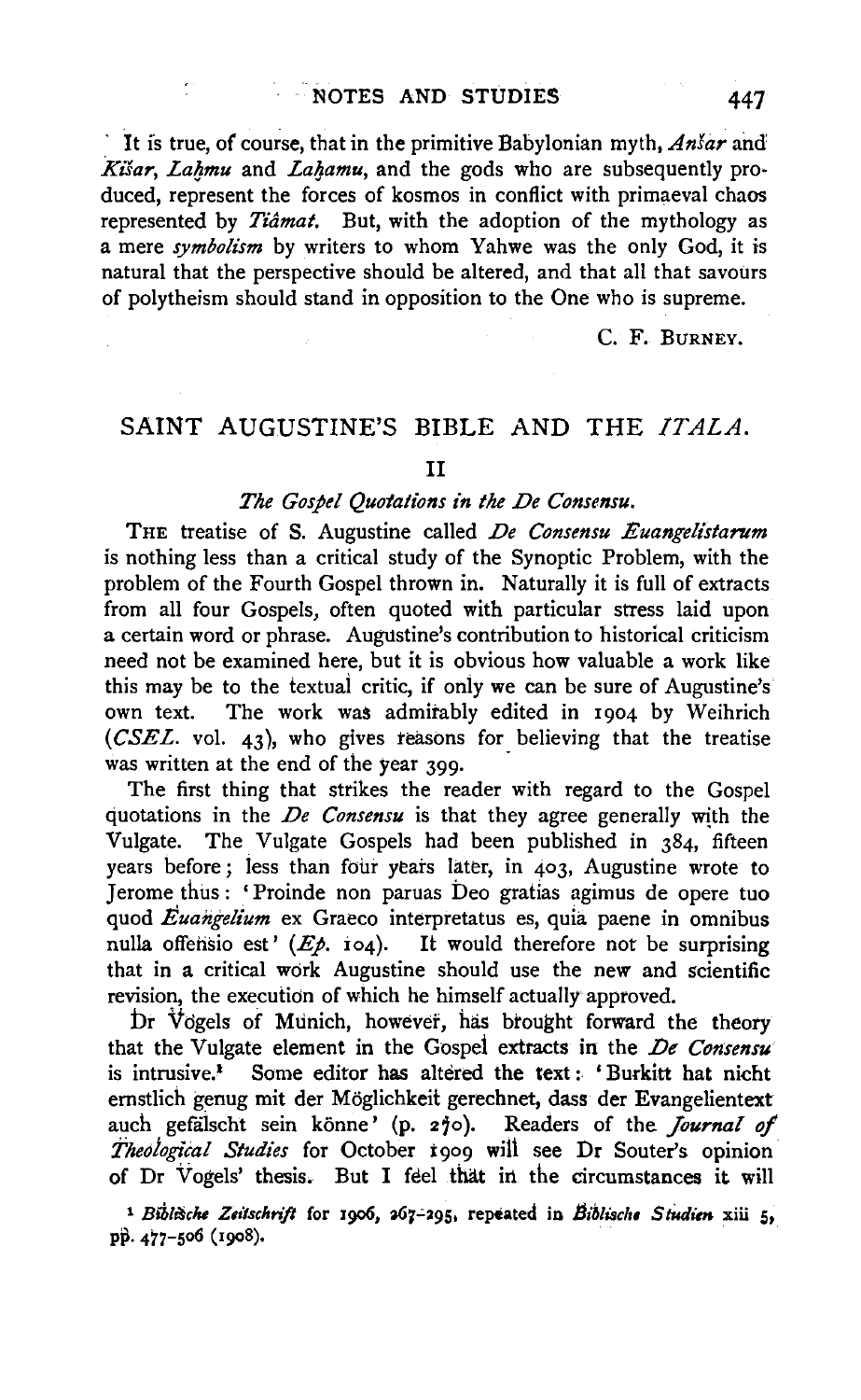not be out of place for me to give at some length the reasons why l adhere to the conclusions which I published in my book *The Old Latin and the Itala.* In opposition to Dr Vogels, I believe that the text of the *De Consensu*, as found in the MSS and edited by Weihrich. is the text put there by Augustine.

I do not propose to follow Dr Vogels point by point. Indeed, as to the textual facts we are to a great extent in agreement, and the illustrations of detail which Dr Vogels has brought forward are very often pertinent.<sup>1</sup> The Gospel quotations in the *De Consensu* are, as they stand, taken from the Vulgate, but there really is in the work an underlying strain derived from the Old Latin (i.e. a strain of text that agrees with Codex Bezae and the Old Latin codices), together with occasional readings which do not agree either with the Old Latin texts or with the Vulgate. The difference between me and Dr Vogels is just this : Dr Vogels thinks it easier to imagine an elaborate textual revision by an unknown later editor than to ascribe these inconsistencies to S. Augustine, while I think it easier to believe that the inconsistencies come from S. Augustine than to credit a theory of textual revision.

This really is one of the instances where Dr Sanday's remark about some modem schools of literary investigation applies : 'The complexity of a critical hypothesis very rarely stands in the way of its adoption ; but a very little psychological complexity acts as a deterrent.'<sup>2</sup> I do not think Dr Vogels has quite realized to himself what his critical hypothesis involves. The case is quite different from that of the *Speculum.* The *Speculum* was compiled very shortly before Augustine's death, and we do not even know that it was published during his lifetime. The nature of the work was such that it would have been comparatively easy to alter the Biblical text in the body of the compilation. The *De Consensu*, on the other hand, was published thirty years before Augustine died, yet the 'revised' text is found in every one of the MSS, which range in date from the sixth century onwards, Does Dr Vogels think that all our knowledge of the works of Augustine has filtered down to us through Eugippius? Moreover, Dr Vogels' hypothetical revision has been carried out with extraordinary thoroughness, as he himself admits.<sup>3</sup> I feel it very difficult to believe.

<sup>1</sup> As Dr Souter points out (*J. T. S.* for October 1909, p. 153), Dr Vogels has sometimes brought forward terribly irrelevant illustrations. But after all deductions have been made, there does remain a residuum of real Old Latin influence, and it is with that residuum that I wish to deal.

· l Sanday *Cn'iicism of the Fourth Gospel* p. 30.

<sup>3</sup> Es lässt sich nicht leugnen, dass die äusserst mühsame Arbeit der Textveränderung-man denke nur daran, dass die Kapitel- und Verseinteilung fehle-mit vielem Fleisse und grosser Aufmerksamkeit durchgeführt worden ist (p. 290, or 500).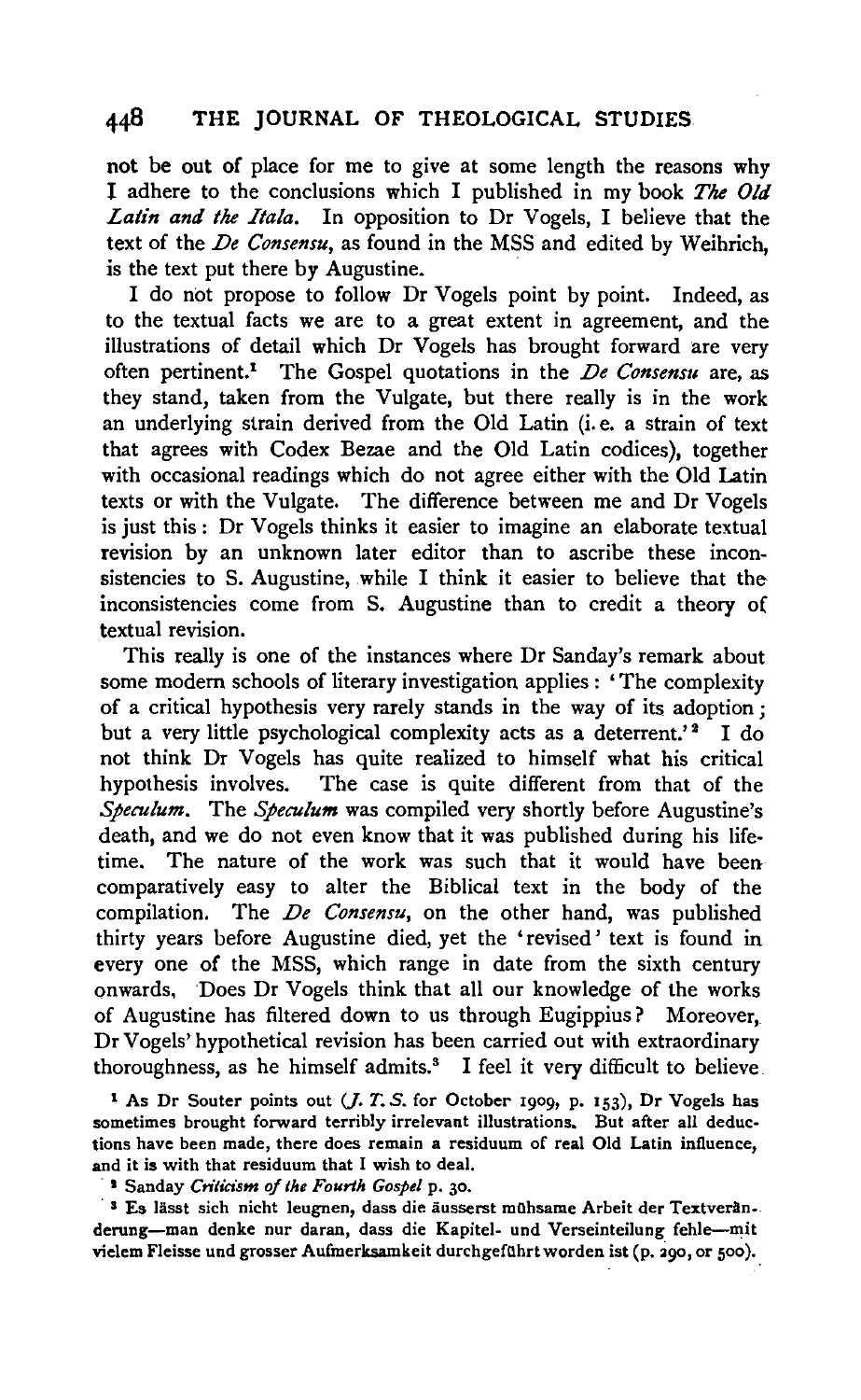that so thoroughgoing a textual revision of any literary work was ever undertaken in ancient times. And this care for the biblical text, be it observed, was entirely confined to the Gospels. The quotation of  $2$  Cor. iv  $3$  (p. 334) agrees, as we should expect, with the Freising MS  $(r)$  and not with the Vulgate; the quotation of I Pet. iv 18 (p. 89) agrees very nearly with Cod. Floriacensis  $(h)$  against the Vulgate; the quotations from the Acts are notoriously unlike the Vulgate. All this suits the state of things presupposed in the *Acta cum Felice* (A.D. 404), where Augustine reads out from one codex Lk. xxiv 36-49 in agreement with the Vulgate, followed by Acts  $i$   $i$ -ii  $i$  I from another codex in agreement with the Old Latin text found in Cod. Floriacensis  $(h)$ .<sup>1</sup> Of course I shall be told that the *Contra Felicem* has been revised also, but is it not odd that all Augustine's works published earlier than 399 should have escaped this strange revision, while all those later than 399 have undergone it? Why is it that the *De Sermone Domini in Monte* (394), the *De Agone Chn'stiano* (396), and the *Contra Faustum* 1 have escaped, while the *Quaestiones Evangeliorum* (say, 400 ), the *De Consensu* (399), and the *Contra Felz'cem* (404) have been revised? Is it not more likely that something happened at Hippo about 398, which produced this marked difference in the text of Augustine's Gospel citations ?

What, then, is the alternative to Dr Vogels' theory of textual revision? It is simply this, that at the time of the writing of the *De Consensu*  Augustine had approved the Vulgate text of the Gospels and had, so far as in him lay, adopted it as the standard text for critical purposes and, apparently, for Church use also. But, as any Englishspeaking person knows who has attempted regularly to substitute the Revised Version of 188I for the Authorized Version of I6I r, the formal substitution of a new text for an old one does not entirely drive the old one out. For at least six years before the Vulgate text appears in Augustine's writings he had been actively engaged in Christian controversy and literary work : it was not to be expected that the new Revised text, however much it may have been theoretically approved, would be so familiar as that to which he had become accustomed.

Furthermore, I venture to think that S. Augustine is not a man in whom we should expect to find any extraordinary measure of verbal accuracy or consistency. He was very far indeed from being a pedant, and was much more concerned with the meanings of words than their sounds. I have already quoted his assertion that *amor* and *caritas*  and *dilectio* mean the same thing *(De Civ.* xiv 7): elsewhere he asserts

VOL. XI. G g

<sup>&</sup>lt;sup>1</sup> See the discussion in *The Old Latin and the Itala* pp. 66-71.<br><sup>2</sup> The date of the *Contra Faustum* cannot be determined with accuracy. All that is certain is that it was written 'long before'  $Ep. 82$ , i.e. 'long before' 405.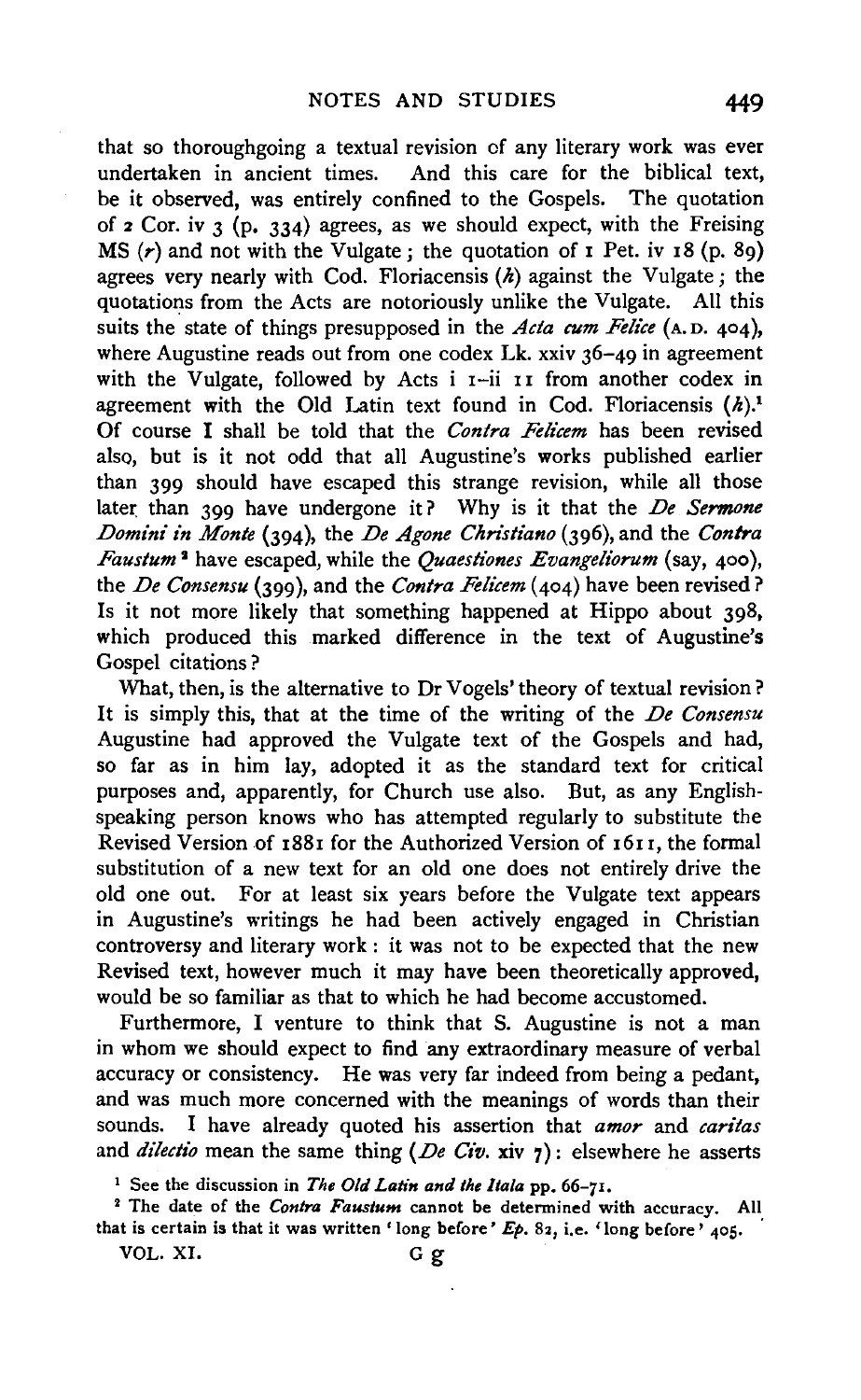that *glorificare*, *honorificare*, and *clarificare* are synonyms,<sup>1</sup> and in the *.De Consensu* itself he equates *uilla, castellum,* and *municipium* (iii 71). Nor is there any reason to suppose that S. Augustine never made downright mistakes. He certainly put Barnabas instead of Silas into the prison at Philippi *(in Iohan.* 113), a reading for which neither the Vulgate nor the Old Latin of Acts xvi 25 is responsible, and it is difficult to believe that some of the peculiar readings of the *De Consensu* have any other origin than the fallible pen of a busy writer.<sup>2</sup> It is very hard to write a book upon textual subjects without making occasional mistakes. 3

There is no absolute limit to human carelessness or forgetfulness, and, in the case of Augustine, we cannot tell *a prion'* how largely reminiscences of the Old Latin text to which he had been accustomed would influence his quotations when he was not actually copying from a codex. But instances of marked agreement between Augustine and the Vulgate cannot be explained away as pieces of forgetfulness or carelessness. If we can find a series of passages in the *De Consensu,* where on the one hand we can be sure that the readings are Augustine's own, and on the other that they are definitely Vulgate readings and not Old Latin readings at all, then it will be very difficult to regard the Vulgate element as really intrusive in the rest of the work.

How are we to identify definitely Vulgate readings? S. Jerome described his work on the Vulgate Gospels as a *Nouum opus:* was that altogether a vain boast? If the Vulgate really did contain new features, introduced into the Latin Gospels for the first time by S. Jerome, it ought to be possible to recognize some of them. The whole array of extant Old Latin MSS of the Gospels is

*a bcdefffghildm np q rs tvz.* 

<sup>1</sup> C. serm. Arrianorum 35.<br><sup>2</sup> See *Retr*. ii 4, where Augustine's excuse for synchronizing Plato and Jeremiah is *me fefellit memoria.* 

s Here are two recent curiosities :

(r) In Dr Ernst Hautsch's *Evangeltenzitate des Origenes* (Leipzig, 1909), a careful study of Origen's text in the light of modern editions of his works, I find on p. II7 B and D expressly cited for omitting  $\phi$ s  $\partial \hat{A} \partial \partial \hat{B}$  in Lk. xxiv 32, as well as the preceding  $\epsilon v \frac{1}{2}\mu\hat{v}$ . If a learned and capable scholar can fall into this kind of error in the twentieth century, surely Augustine may sometimes have done as badly 1500 years ago.

(2) Lord Halifax in defending the Athanasian Creed at Cambridge *(Church Times Report,* Nov. 12, 1909) quoted as a saying of Christ 'Unless ye also believe, ye shall all likewise perish '. This is exactly parallel to some of Augustine's slips : I do not suppose that Lord Halifax's words imply either knowledge or approval of the text of Cod. Veronensis in Lk. xiii 5. It would be different if a whole series of agreements with a particular text could be produced.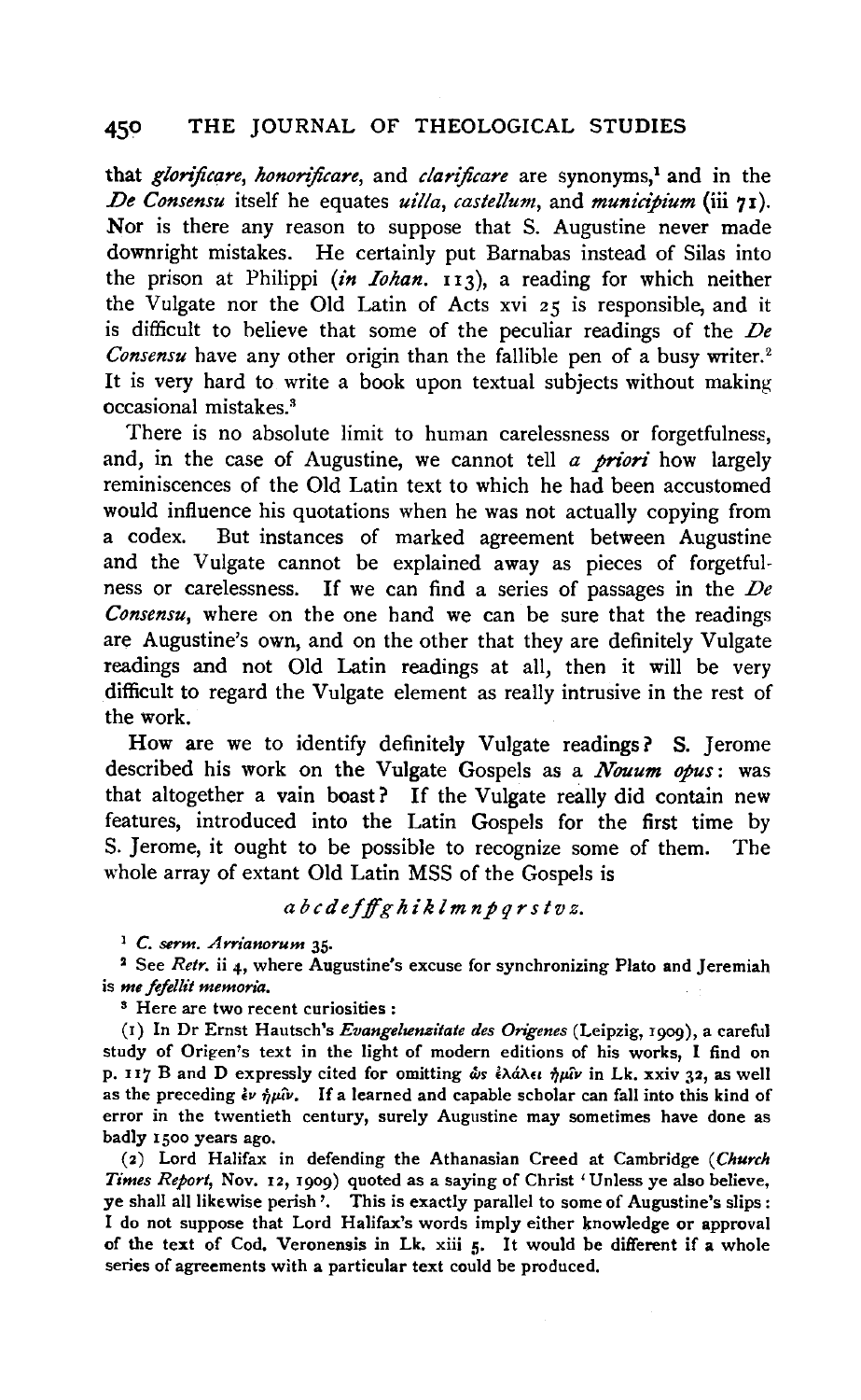Of these  $n \rho s t v$  and  $z^1$  are mere fragments, and  $m$  is a series of extracts. *c* (Colbertinus) was written in the twelfth century, and though it assuredly contains very ancient elements, it has frequently been interpolated from the mediaeval Vulgate. *h* (Claromontanus) is 'Old Latin' only for Matthew,  $l$  (Rehdigeranus) only 'Old Latin' for Luke and parts of John. There is a Vulgate element in  $g$  (Sangermanensis, ninth century), and perhaps in the fragments of *i* (Vindobonensis) and in the Irish MS called *r* (Usserianus), both of the seventh century. We are thus left with

### *abdeff!kq*

as the leading representatives of the Old Latin. It would be perhaps too much to say that the whole range of Old Latin variants is contained in these eight MSS, but there is certainly a strong presumption that a Vulgate reading which is not found in either of them is one due to Jerome himself.

It should be added that  $e$  and  $k$ , the two representatives of the 'African' text, are very rarely extant together.  $d$  is the Latin of Codex Bezae (fifth century), and though free from contamination from the Vulgate it is often so accommodated to the Greek on the Opposite page as to lose its genuine Old Latin character. Finally,  $f$  (Brixianus, sixth century), which I have felt bound to include, while it certainly has in it an element derived from the Gothic version, does not escape the suspicion of having also been adapted here and there to the Vulgate text.

In the passages of the *De Consensu* which follow I venture to think that the reading of the text is for one reason or another clear from the context. The pages are those of Weihrich's edition (CSEL. vol. xxxiii).

x. *De Cons.* ii 2 (p. 82, line u), cf. Matt. i 16:

exsequitur ergo humanam generationem Christi Mattheus ab Abraham generatares commemorans, quos perducit ad Ioseph uirum Mariae de qua natus est Iesus.

The last eight words are so much a part of Augustine's own sentence that Weihrich does not seem to have noticed that they agree word for word with the second half of Matt.  $i$  16.<sup>2</sup> The extant renderings are:

Ios. uirum M. de qua natus est Iesus vg  $f$ 

Ios. cui desponsata uirgo M. genuit Iesum  $a k$   $(q)^3$ 

Ios. cui desp. erat uirgo M. uirgo autem M. genuit lesum *b* 

Ios. cui desponsata uirgo M. peperit Christum lesum d.

<sup>2</sup> Note that on p. 83, line 21, Joseph is spoken of as *uirum Mariae*.

<sup>8</sup>*q* omits *ui'rgo.* 

<sup>&</sup>lt;sup>1</sup> Amelli's *Sareszanensis*.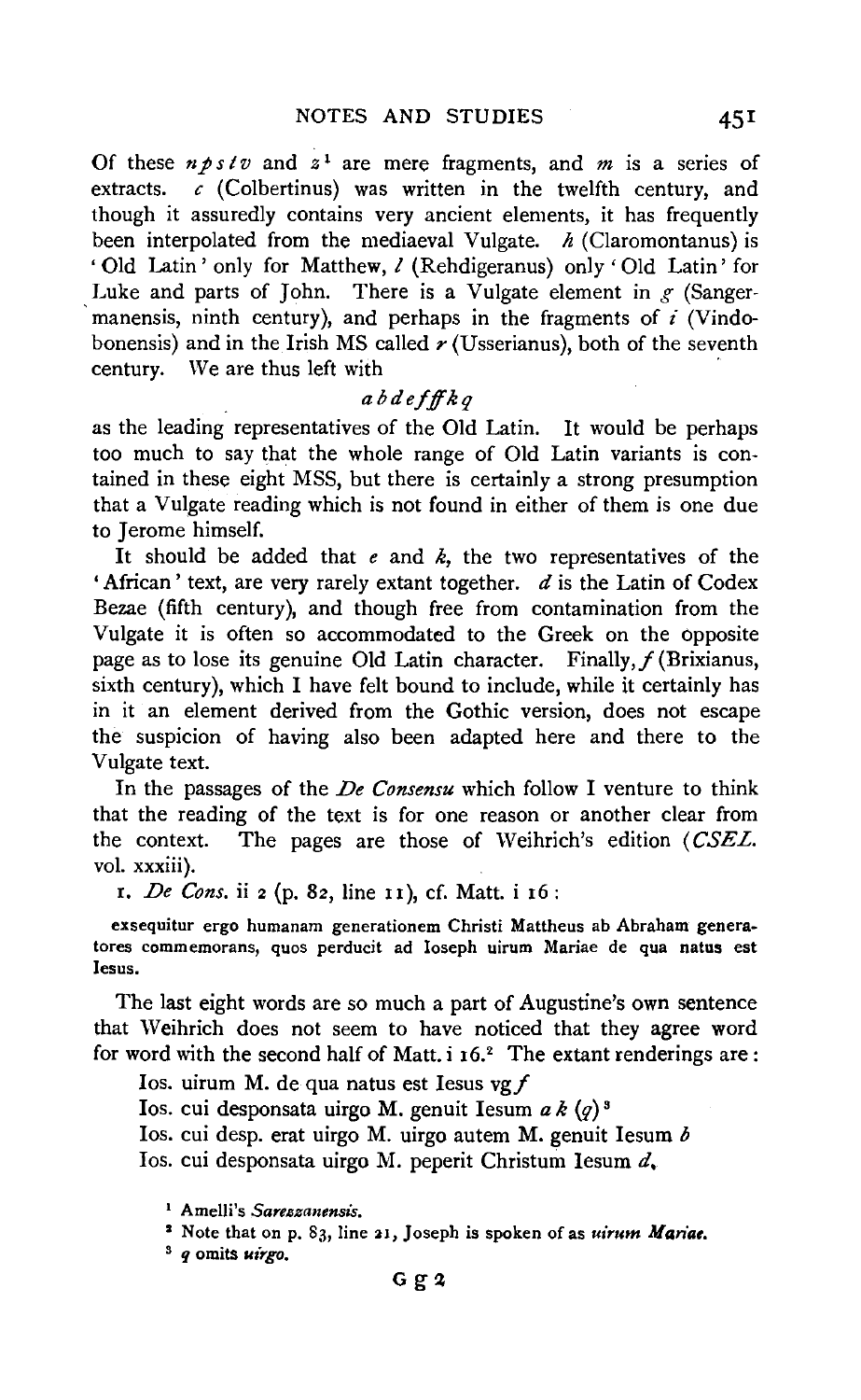2. *De Cons.* ii 3 (p. 83, line 17) = Lk. ii 33:

ipse item Lucas superius dixit *et erat pater eius et mater mirantes* ... unde eum patrem eius appellat.

Augustine's text of Lk. ii 33 therefore called Joseph 'father' of Jesus. This is true of the Vulgate and of *d* (following its Greek), but *a befifq*  have *Ioseph et mater eius,* together with some of the inferior Old Latin MSS and two of Wordsworth and White's.

3. *De Cons.* ii 12 (pp. 123, 124) = Lk. xxiv 46:

*oporlebat,* inquit, *Christum pati et resurgere terlio die,* non ait 'oportebat me pati '.

Augustine quotes this phrase with some others merely to shew that our Lord sometimes spoke in the third person. No weight need therefore be attached to the fact that he omits *a morluis* after *resurgere,* or that he makes *dies* masculine (as he also does in *contra Felicem).'*  But it is evident that his text contained the verb *oportebat.* Now in Lk. xxiv  $46$  we find:

sic scriptum est et sic oportebat vg sic scriptum est et sic oportuit fq sic scriptum est *ab* d *if*  scriptum est *e.* 

This example appears to me particularly cogent, inasmuch as it exhibits the Vulgate and Augustine in agreement with the Greek text supported by  $f$  and  $g$ , but differing from them in Latinity. In other words this reading, which is attested as Augustine's own by the turn of his phrase, has come to him by way of the Vulgate, not by way of  $f$  or  $q$ .

4· *De Cons.* ii 57 (p. 159, line 14), cf. Lk. v 20:

quod ergo Mattheus dicit Dominum dixisse *Confide, fili, dimittuntur tibi peccata*   $tua$  (Matt. ix 2), Lucas autem non dixit  $f_i\ddot{t}$ , sed *homo* ...

Thus Augustine expressly attests the vocative *homo* for Lk. v 20, where we find

dixit : Homo vg ff

dixit paralytica : Homo *d* f

dixit homini *a be q.* 

This instance, of course, is not absolutely decisive, because  $f$  here agrees with the Vulgate.

5. *De Cons.* ii 59 (p. 162, line 13) = Mk. ii 14:

*uidit Leuin Alphei .* .. nihil hie repugnat; ipse est enim Mattheus qui et Leui.

It would be rash to assert too confidently that we know how Augustine spelt 'Alphaeus' or 'Matthew', or how he declined 'Levi ', but it is evident that he read *Leui* or *Leuin* in Mk. ii 14, and not 'James '. Here we find *Leui* or *Leuin* in vg fq, but *Iacobum* in a b d eff.

<sup>1</sup> *Dies* is also masculine here in Cod. Amiatinus.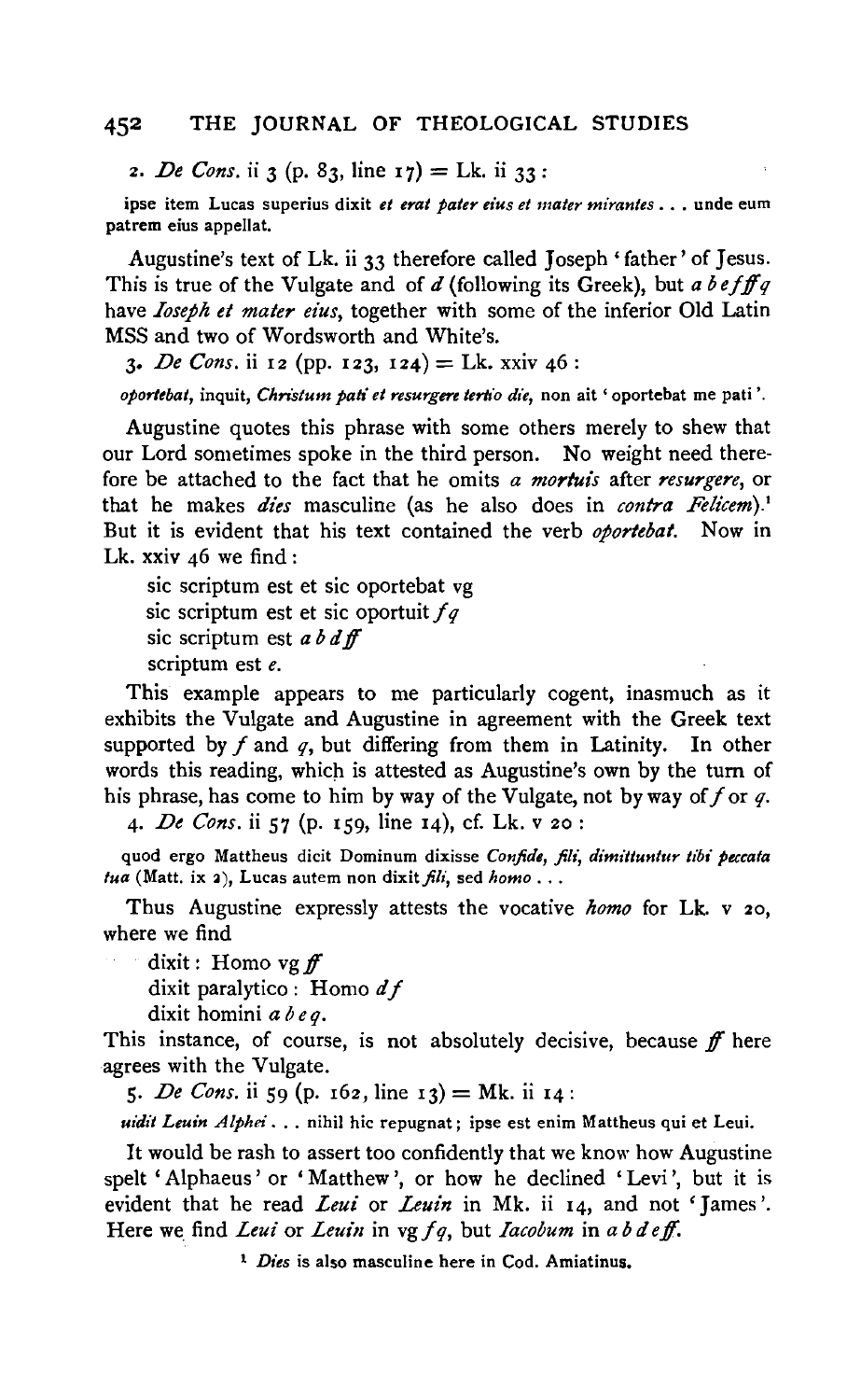6. *De Cons.* ii 86 (p. 189, line  $7$ ) = Lk. xi  $37$ :

et cum loqueretur, rogauit eum quidam Pharisaeus ut pranderet aput se. non autem ait ' cum haec loqueretur ', sed *cum loqueretur.* nam si dixisset 'cum haec loqueretur', necessario cogeret intellegere hoc ordine non tantum a se fuisse narrata, uerum et a Domino gesta.

Whatever be thought of Augustine's exegesis, there can be little doubt that his text had *et cum loqueretur* for the introductory clause. The extant readings are :

et cum loqueretur vg et cum haec loqueretur f et cum loqueretur haec *<sup>e</sup>*ff in eo autem cum loqueretur *b* q loquente autem eo a *om. d.* 

Thus Augustine's text is that of the Vulgate and of the Vulgate only. 7· *De Cons.* ii Ioo (p. 208, line 10) = Joh. vi 15:

Mattheus dixit *ascendit,* Iohannes autem *fugit,* quod esset contrarium, si fugiens non ascenderet.

In the next line Augustine speaks of the 'causa fugiendi ', so that it is clear that in Joh. vi 15 he read *fugit* with the Vulgate and *aff*, while *bdefq have secessit.* No doubt the evidence of aff proves that fugit was a genuine Old Latin reading, and very likely its appearance in the Vulgate is only due to what Wordsworth and White (p. 484) call the 'ignauia Hieronymiana ', but the distribution of the evidence suggests that the presence of *fugit* in the *De Consensu* is due rather to Vulgate than Old Latin influence.

8. *De Cons.* ii 133 (p. 236, line 22) = Matt. xxi 44:

Sequitur Mattheus (xxi 28 ff), . . . et cetera usque ad illud ubi ait *et qui cecidenit super lapidem istum confringetur, super quem uero ceciderit conteret eum.* 

The verse quoted is the Vulgate text of Matt. xxi 44. If Dr Vogels' theory be correct, that the Gospel quotations in the *De Consensu* have been assimilated to the Vulgate, the agreement of text may, of course, be due to the corrector and not to Augustine. I only quote it here as presumptive evidence that the verse, in whatever form, was quoted by Augustine. Matt. xxi 44 is found in the Vulgate, and in  $f$  and  $q$ .<sup>1</sup> But it is omitted altogether in *ab de ff.* 

9· *De Cons.* iii 83 (p. 389, line 18) = Lk. xxiv 51:

ita narrans : 50 *eduxit autem illos foras in Bethaniam et eleuatis manibus suis benedixit eis.* 1 *et factum est, cum benediceret eis, recessit ab eis et ferebatur in caelum.*  uiderunt ergo eum praeter quod in terra uiderant, etiam cum ferretur in caelum.

t Both/ and *q* read *con minuet* for *conteret,* and *q* reads *hunc* for *1stum.*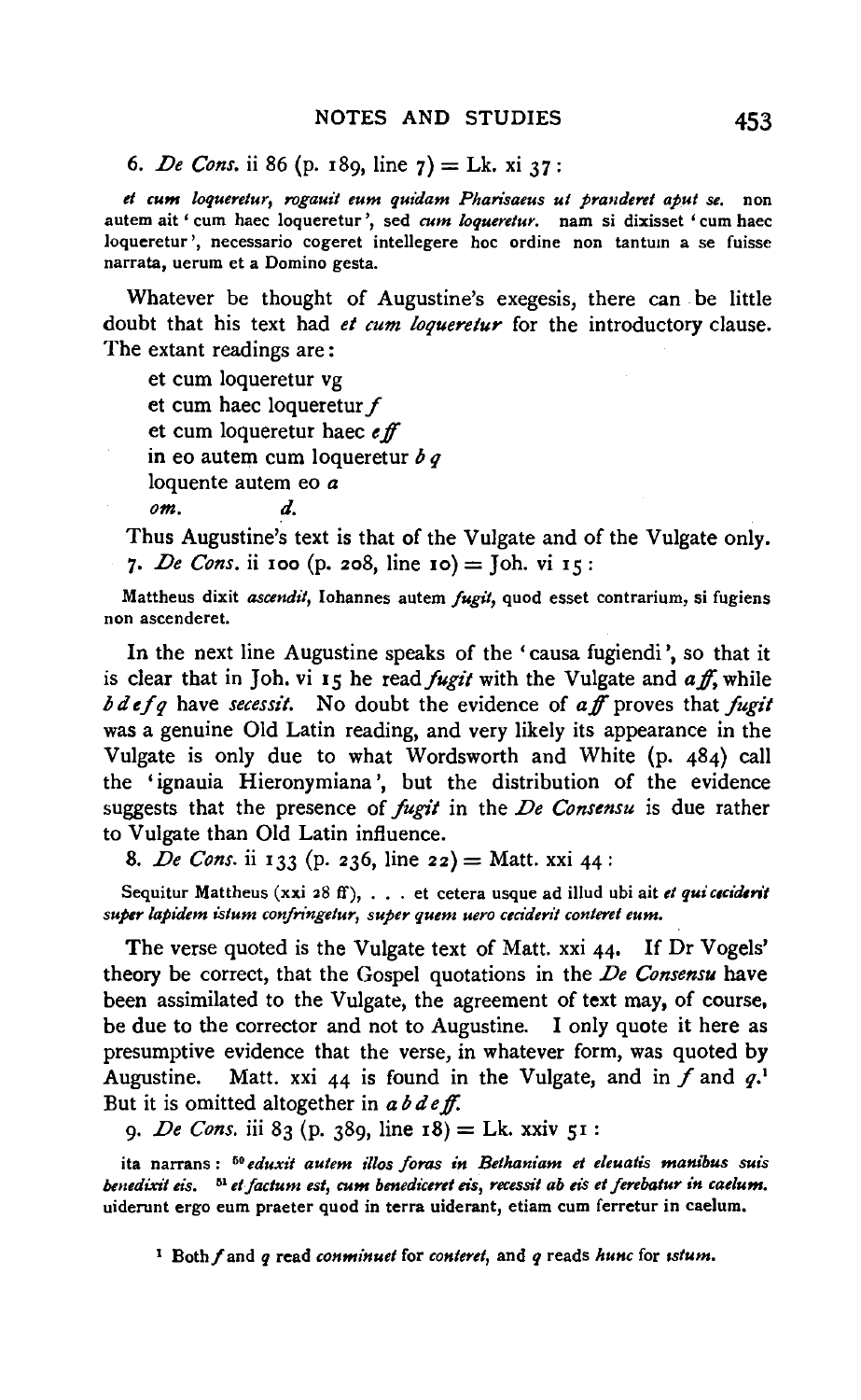The last clause makes it quite clear that *et ferebatur in caelum* was part of the quotation as Augustine made it. The texts have :

et ferebatur in caelum vg et eleuabatur in caelum  $fq$ *om. a bd e.f!* 

10 and 11. *De Cons.* iii 75 (pp. 378, 379), cf. Lk. xxtv 36 and, Job. XX 19:

sed erant ibi utique non credentes, unde uerum est quod Marcus dicit<sup>x</sup> : nec illis *crediderunt.* his ergo iam, sicut Marcus dicit<sup>b</sup>, discumbentibus et adhuc inde, sicut Lucas dicit, loquentibus stetit in media eorum Dominus et ait illis : *pax uobiscum,*  sicut Lucas et Iohannes<sup>o</sup>. fores autem clausae erant, cum ad eos intrauit, quod solus lohannes commemorat.

For a Weihrich gives Mk. xvi 13, for  $\frac{b}{b}$  Mk. xvi 14, for c Lk.  $xxiv$  36; Joh.  $xx$  26. I venture to think it very hard to believe that a passage of this kind has been textually worked over. Not only are the Scripture references very closely mixed up with Augustine's own words; they present also verbal differences from the actual wording of the Vulgate. In Mk. xvi 14 *q* has *conquirentibus,* while the Vulgate has *recumbentibus* with ff and the seventh-century ' supply' of *n.* Neither *a b de* nor f is extant and *k* has a different ending. In Lk. xxiv 36 and in Joh. xx 19, 21, 26 the vast majority of Vulgate MSS have *pax uobis,* not *pax uobiscum,* though the ordinary ecclesiastical salutation has found its way into several Old Latin texts, notably the 'African' *e* (in John). In these points it is quite open to Dr Vogels, or any one else, to maintain that Augustine shews himself to be under the influence of the Old Latin versions, though it seems to me quite likely that the variations may have arisen from his writing *currente calamo,* without verifying his references in small things.

However that may be, the biblical allusions in this paragraph also most distinctly shew the influence of the Vulgate. Unless the sentence quoted above has been altogether rewritten, Augustine attests the presence of' Peace be unto you' in Luke. But the salutation is .altogether absent from Lk. xxiv 36 in  $a\,b\,d\,e\,f$ , i.e. it is absent from the whole phalanx of the unrevised Old Latin texts.

Still more convincing to one who is accustomed to work at the details of Old Latin biblical texts is the word *fores.* Of course if Dr Vogels is prepared to believe that the paragraph quoted above has been revised into conformity with the Vulgate he may put down *fores* to the reviser. Whether that is likely or not, I leave to the judgement of scholars. In any case its source is the Vulgate text of Joh. xx 19. Of *fores*, as of *porro* and Herr Denk's *caerimoniae*, it may almost be said ' quod nomen non est in usu sanctarum litterarum '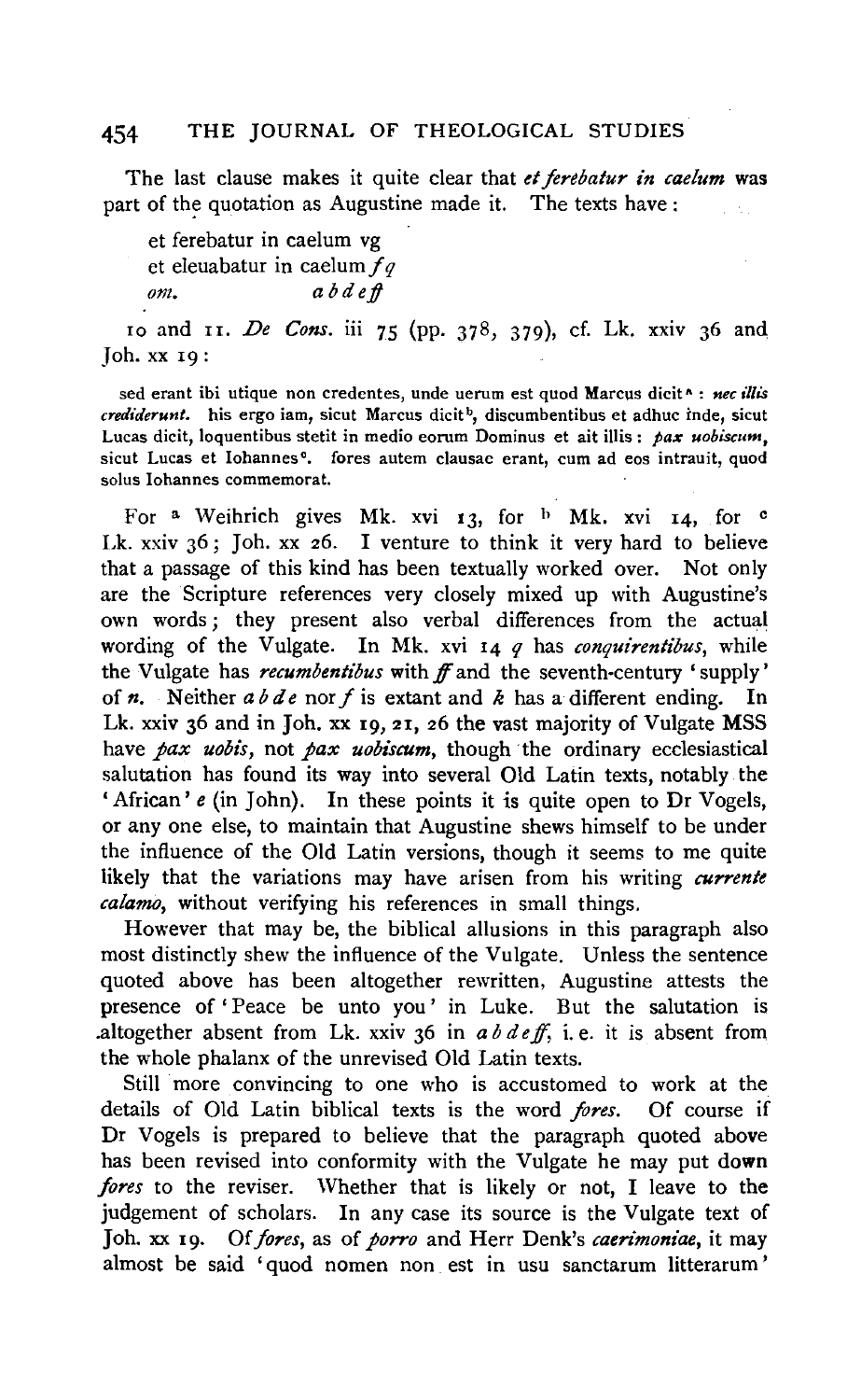so far as the pre-Vulgate texts are concerned.<sup>1</sup> As a matter of fact, Joh. xx 19 is the only instance where *fores* is used in the Vulgate N. T.; and of the Old Latin texts, *ab d q* have *ostia,* while *c e fff* have *ianuae.*  In Joh. xx 26, the Greek being the same, the Vulgate has *ianuae* with  $b \, c \, e f$ , while  $a \, d \, q$  have *ostia*. When therefore we find Augustine referring to Joh. xx and using the word *fores,* it is difficult to avoid the inference that he got it from the exclusively Vulgate rendering of verse 19.

Out of these eleven passages, where the reading of the *De Consensu*  is practically free from the suspicion of having been revised, the attested text agrees in all eleven with the Vulgate, in one with *a,* in one with d, in two with ff, in three with q, in four with f. In four cases (Lk. xi 37, xxiv 46, xxiv 51, Job. xx 19) the *De Consensu* agrees with the Vulgate in renderings which there is every reason to believe originated with Jerome himself. But if the Vulgate be once admitted as having influenced Augustine's quotations in the *De Consensu,* what valid reason is there for disbelieving the evidence of the MSS, according to which the long formal quotations all agree with the Vulgate? Why should we go out of our way to accept Dr Vogels' hypothesis of textual revision ? Is it not easier to suppose that the scanty traces of the influence of the Old Latin that Dr Vogels has detected in the *De Consensu* are due to Augustine's own reminiscences of the pre-Vulgate Bible?

As I have said already, it is no part of my case to deny the occasional influence of the Old Latin upon the Gospel references in the *De Consensu.* Only I think they are best regarded psychologically, as reminiscences of the text once familiar to Augustine.

I venture to consider that I have shewn that the use of the Vulgate in the *De Consensu* cannot satisfactorily be explained away, and consequently that the hypothesis of a wholesale alteration of the Gospel quotations in that work is to be rejected. The length of the investigation may be excused on the ground of the real importance of this conclusion for the textual criticism of the Vulgate. If we can trust the text of the *De Consensu-and* since Weihrich's edition has been published we are very well able to do so—we have in Augustine's elaborate quotations a witness to the form in which the Vulgate reached Africa only fifteen years later than its first publication. The acceptance of the Vulgate Gospels by S. Augustine is, in fact, the first event we know in the long and varied history of S. Jerome's great achievement.

<sup>1</sup> The only exceptions are Mk. i 33 *b* (ad fores), and Mk. xiii 29 *k* (in foreibus, *sic*). ' Ostium' and 'ianua' are used almost interchangeably to render θύρα, e.g. in Joh.  $x \alpha'$  Ego sum ostium ' is in  $d c f v g$  and Cyprian  $\frac{2}{4}$ , but *a b e ff q r* and Lucifer have ' Ego sum ianua '. Notice *in limine* for  $\epsilon \hat{\mathbf{n}}$  *θύραις*, Matt. xxiv 33 *q*.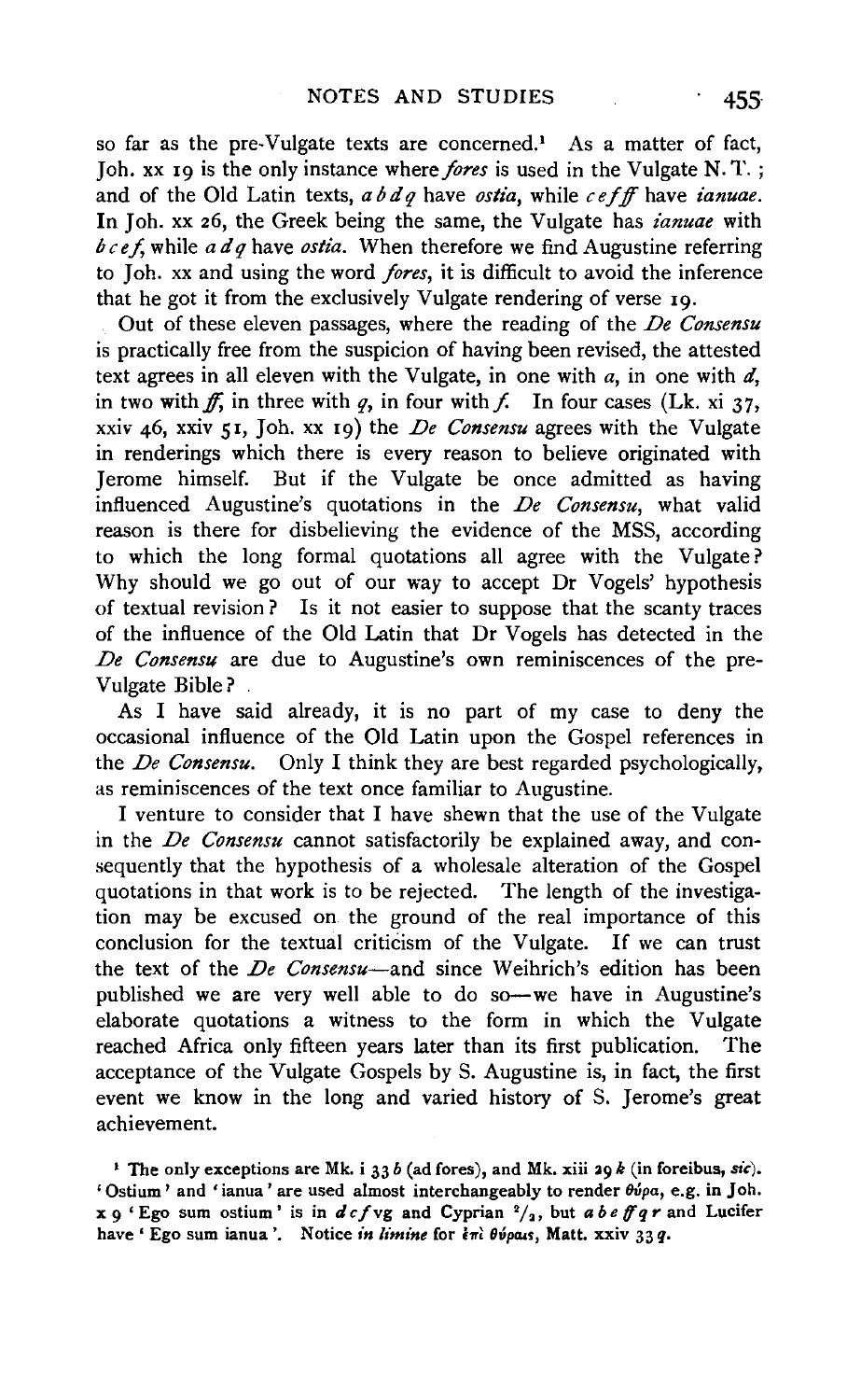A couple of observations may be added here. When an ancient ecclesiastical work is badly preserved in MSS and there is reason to think the text may have been systematically tampered with by scribes or editors, then no doubt we may most safely recover the biblical text used by the original writer from the shorter quotations and allusions. But the case is entirely altered whenever the real text of the writer himself is ascertained. Long biblical quotations may be more exposed to subsequent corruption; but in the form in which they were originally written down by the author, or his amanuensis, they represent more nearly the text he used than the shorter allusions to the same passage in the course of his argument. It is worth while to copy out five, six, or a dozen verses,-or to give directions that they shall be copied out,—but in quoting part of the verses a second time a writer would not always take the trouble to verify his language. Certainly S. Augustine did not always do so : unless I am very much mistaken, he was given to the very human habit of quoting his own quotations.<sup>1</sup>

The other remark is to draw attention to the necessity of studying the extant Old Latin MSS as wholes, and not merely referring to their evidence where S. Augustine, or some other writer, happens to differ from a standard text of the Vulgate. It looks mightily impressive to see in Weihrich's apparatus (Matt. xxvi 52-54, p. 287): 'milia legiones  $B R E^i$  (ueron. colb. clar. sgm. pal. brix. Big. Foroiul. al...), legiones *eel., edd., v.'* The textual critic may wonder what *'pal.',* i.e. Codex Palatinus  $(e)$ , is doing in this company, seeing that it is not extant for Matt. xxv-xxvii, but the long list of witnesses is very impressive for all that. One gets the feeling that  $B$ , the sixth-century Lyons codex of the *De Consensu,* supports the Old Latin and is supported by it. True *'Big.'* and *'Foroiul.',* i.e. Wordsworth's B and J, are not Old Latin at all, but Vulgate codices which have retained or admitted a certain number of widely-spread readings derived from the Old Latin. When we turn to Wordsworth and White's own note we find the clue. They say '+milia B J O X Z *cum b efff<sub>2</sub>g*<sub>1</sub>  $h r$ <sup>2</sup>, i. e. by a misprint *e* has been put for *c*. Dr Weihrich suppressed  $f<sub>1</sub>$ , (which omits *legiones*) and added *colb*. from Sabatier, but the tell-tale 'pal.' remains.<sup>2</sup>

Of course Dr Weihrich is quite right to take Old Latin readings

1 In that way I explain the occurrence of the 'African' *sarcina* in the reference to Matt. xi 30 in the Capitula of the *De Consensu* (u xxxiii, p. 67), where the text (p. 183) has *onus* in agreement with the Vulgate. Dr Vogels regards these Capitula as having been made before the text had been tampered with. It should be noted therefore that in u xli (p. 69) the Net in Matt. xiii 47 is called *sagena,*  as in the Vulgate. Here *ab c e* f *g h* have 'retia', ff and *q* have 'rete ', and *k* has 'retiaculum'. Only *d* has 'sagina', corresponding to carHNH on the opposite page.

<sup>2</sup> Part of Wordsworth and White's note to Mk. xiv  $43$  is quoted by Weihrich on p. 286, instead of the note to Matt. xxvi *47·*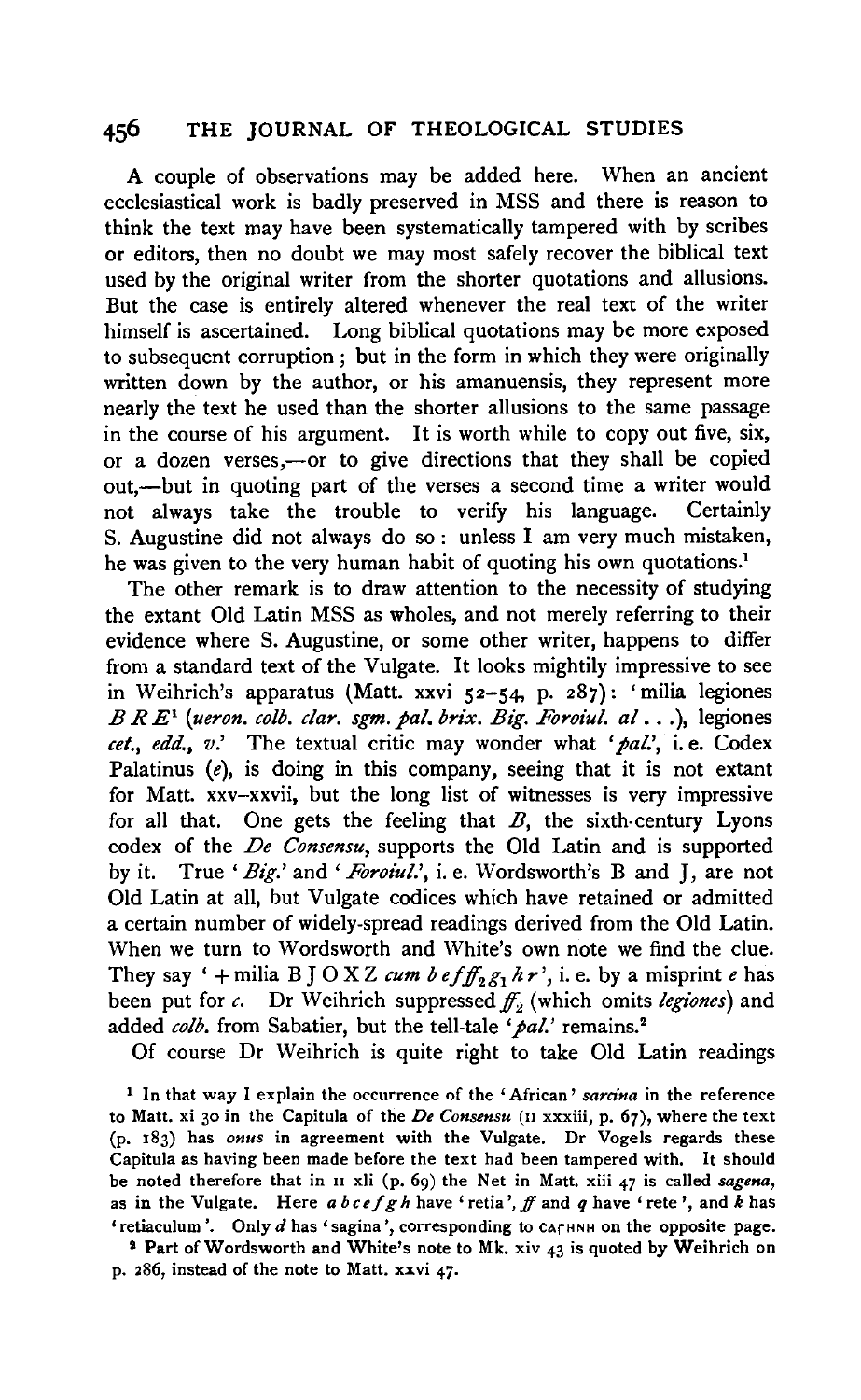from 'Wordsworth and White', as long as he and his readers realize that the Oxford editors only give a selection of the innumerable differences of *a b d eff k* and *q* from the Vulgate. Nothing but Dr Vogels' wholesale revision can turn the *De Consensu* quotations into an Old Latin text, and it seems to me that if that hypothesis be rejected, the only alternative is to treat the quotations as if they were fragments of the oldest Vulgate MS that we possess.

This does not mean that they are invariably to be preferred to the line of transmission preserved in Cod. Amiatinus and adopted by Wordsworth and White. We have to allow not only for Augustine's errors and reminiscences, but also for the possibility of uncorrected errors in the first Vulgate codex that came to Hippo. We know from *Retr.* ii 12 that the codex Augustine was using when he wrote the *Quaestiones Euangeliorum* had, by an error, ' 2' for ' 12' in Matt. xx 17. This work of Augustine's is made up of detached Notes, some of which are certainly based upon the Vulgate, as may be seen from *Qu. Euang.* ii 29, where Lk. xii 29 is given with the characteristically Vulgate reading. <sup>1</sup> Augustine's first knowledge of the Vulgate, therefore, was derived from a codex that sometimes dropped words and syllables, a state of things very well illustrated by the well-known crux in *De Consensu* ii *z6*  (pp. 126, 127), where Augustine declares Luke to omit *sancto* in iii 16, against the evidence both of the Old Latin and the Vulgate. But if his codex read *duo* for *duodecim* (or II for XII) in Matt. xx 17, it may very well have accidentally omitted *sancto* in Lk. iii 16. If the omission had been really characteristic of the Vulgate or of the Old Latin, it would have left more trace elsewhere. The same may be said of *gloria sua* (for *gloria patris sui)* in *De Consensu* ii I I I (p. 2 I 8), which no doubt is a mere slip of S. Augustine's pen.<sup>2</sup>

On the other hand, when the variants in the *De Consensu* quotations are supported by two or three of the better Vulgate codices, then they deserve great attention, because they cannot be put down to mere mistakes. I add a list, partly for the intrinsic interest of the readings, partly to shew the very small extent of their range. The standard adopted is the text approved by Wordsworth and White.

Matt. ix 38 eiciat] p. 173 = ATH\*JKMMO<sup>c</sup>QVX<sup>c</sup>YZ *d reh*, mittat BCD(E)H<sup>mg</sup> eLO\*RTX\*W *vg.* 

xiv 14 eius] p. 199 = AC $\overline{P}^1$ FH&KLMOT<sup>c</sup>VWX<sup>c</sup>Y\*Z, eis BDE $\overline{P}^*$ JMQRX\* *vg.* f *corb,* illis *a b cif g h,* de eis *d,* pro ill is *q,* super eos *e k.* 

xv 28 filia illius] p. 212 *CP M HAEL* = ACFHeLMOmgQRY, filia eius p. 212  $BRTD V ONQ = BAYKMO*TVWXZ vy.$ 

<sup>1</sup>*Nolite in sublime tolli* ( = vg, only). 2 Other peculiarities of a similar nature in the *De Consensu* are, e.g. inquisiuit, p. 109<sub>5</sub>, dicitur 112<sub>11</sub>, mulier 172<sub>9</sub>, ex 210<sub>19</sub>, nisi 218<sub>15</sub>, abs 234<sub>27</sub>, illi 236<sub>18</sub>.